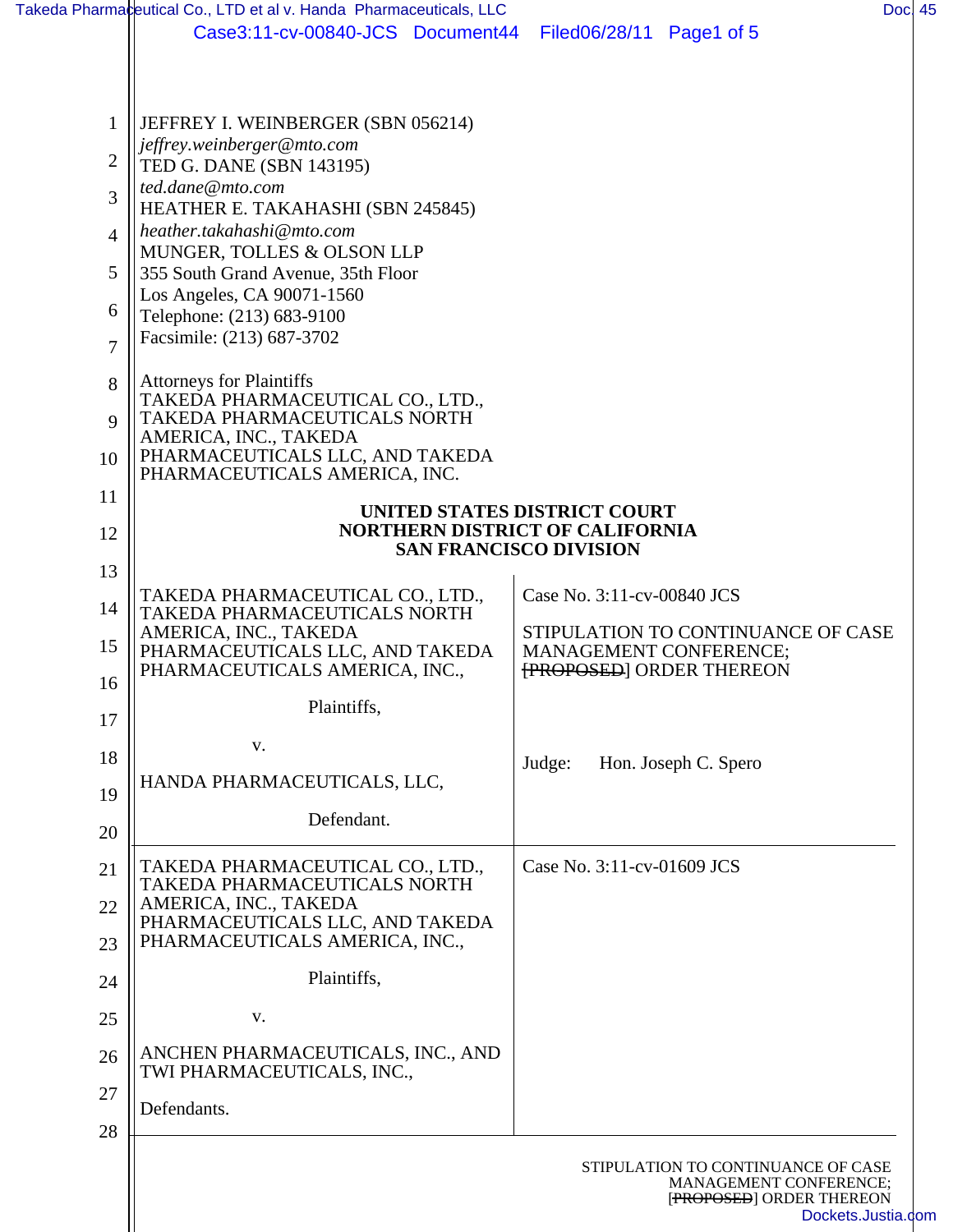|                                          | Case3:11-cv-00840-JCS Document44 Filed06/28/11 Page2 of 5                                                                                                                                    |  |  |
|------------------------------------------|----------------------------------------------------------------------------------------------------------------------------------------------------------------------------------------------|--|--|
| $\mathbf{1}$<br>$\overline{2}$<br>3<br>4 | TAKEDA PHARMACEUTICAL CO., LTD.,<br>Case No. 3:11-cv-01610 JCS<br>TAKEDA PHARMACEUTICALS NORTH<br>AMERICA, INC., TAKEDA<br>PHARMACEUTICALS LLC, AND TAKEDA<br>PHARMACEUTICALS AMERICA, INC., |  |  |
|                                          | Plaintiffs,                                                                                                                                                                                  |  |  |
| 5                                        | v.                                                                                                                                                                                           |  |  |
| 6                                        | <b>IMPAX LABORATORIES, INC.,</b>                                                                                                                                                             |  |  |
| 7                                        | Defendant.                                                                                                                                                                                   |  |  |
| 8<br>9                                   | Plaintiffs Takeda Pharmaceutical Company Limited, Takeda Pharmaceuticals North                                                                                                               |  |  |
| 10                                       | America, Inc., Takeda Pharmaceuticals LLC, and Takeda Pharmaceuticals America, Inc.                                                                                                          |  |  |
| 11                                       | (collectively, "Takeda"), and Defendants Handa Pharmaceuticals, LLC ("Handa"), Anchen                                                                                                        |  |  |
| 12                                       | Pharmaceuticals, Inc. ("Anchen"), TWi Pharmaceuticals, Inc. ("TWi"), and Impax Laboratories,                                                                                                 |  |  |
| 13                                       | Inc. ("Impax") (collectively, "Defendants"), hereby stipulate through their respective attorneys as                                                                                          |  |  |
| 14                                       | follows:                                                                                                                                                                                     |  |  |
| 15                                       | WHEREAS, on June 23, 2011, the Court issued an Order Setting Case Management                                                                                                                 |  |  |
| 16                                       | Conference in the above-captioned actions, scheduling a Case Management Conference for July                                                                                                  |  |  |
| 17                                       | 29, 2011, at 1:30 p.m.;                                                                                                                                                                      |  |  |
| 18                                       | WHEREAS, Takeda would request a continuance of the Case Management Conference to                                                                                                             |  |  |
| 19                                       | better accommodate its counsels' schedules;                                                                                                                                                  |  |  |
| 20                                       | WHEREAS, the parties agree that Friday, August 12, 2011, at 1:30 p.m. is a mutually                                                                                                          |  |  |
| 21                                       | agreeable date for a rescheduled Case Management Conference.                                                                                                                                 |  |  |
| 22                                       | NOW THEREFORE, IT IS HEREBY STIPULATED that, subject to the Court's approval,                                                                                                                |  |  |
| 23                                       | the Case Management Conference shall be held on Friday, August 12, 2011, at 1:30 p.m. and the                                                                                                |  |  |
| 24                                       | other dates in the Order Setting Case Management Conference are continued accordingly.                                                                                                       |  |  |
| 25                                       | $\frac{1}{2}$                                                                                                                                                                                |  |  |
| 26                                       |                                                                                                                                                                                              |  |  |
| 27                                       |                                                                                                                                                                                              |  |  |
| 28                                       |                                                                                                                                                                                              |  |  |
|                                          | STIPULATION TO CONTINUANCE OF CASE                                                                                                                                                           |  |  |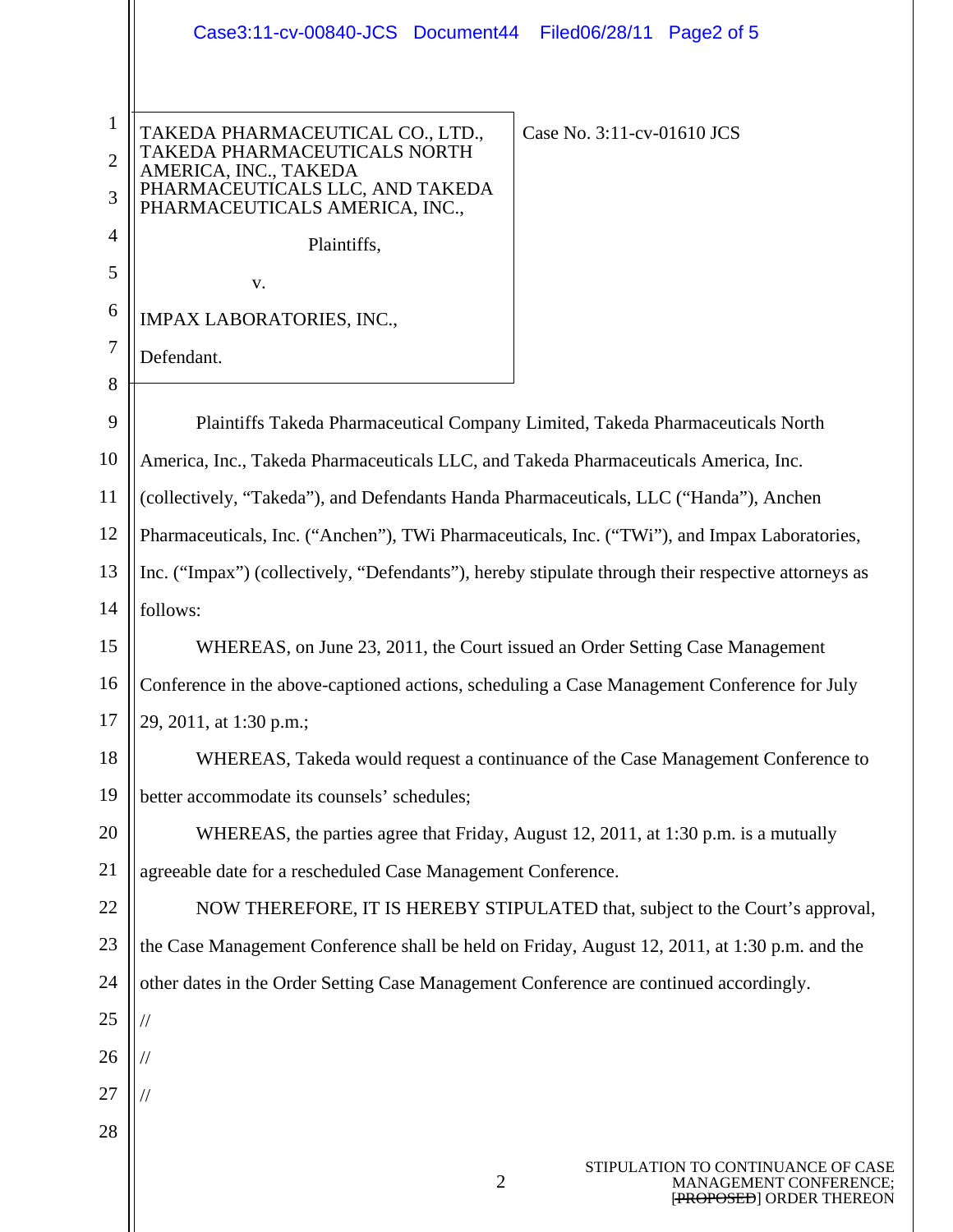| TAKEDA PHARMACEUTICAL CO., LTD.,<br>TAKEDA PHARMACEUTICALS NORTH<br>AMERICA, INC., TAKEDA<br>PHARMACEUTICALS LLC, AND TAKEDA<br>PHARMACEUTICALS AMERICA, INC.                                                                                                                                                         |
|-----------------------------------------------------------------------------------------------------------------------------------------------------------------------------------------------------------------------------------------------------------------------------------------------------------------------|
| /s/ Heather E. Takahashi<br>By:<br>Jeffrey I. Weinberger (SBN 056214)<br>jeffrey.weinberger@mto.com<br>Ted G. Dane (SBN 143195)<br>ted.dane@mto.com<br>Heather E. Takahashi (SBN 245845)<br>heather.takahashi@mto.com<br>MUNGER, TOLLES & OLSON LLP<br>355 South Grand Ave., 35th Floor<br>Los Angeles, CA 90071-1560 |
| Telephone: (213) 683-9100<br>Facsimile: (213) 687-3702<br>HANDA PHARMACEUTICALS, LLC<br>/s/ Steven A. Maddox<br>$\mathbf{By:}$                                                                                                                                                                                        |
| William R. Zimmerman (SBN 195859)<br>wrz@kmob.com<br>Steven A. Maddox (pro hac vice)<br>steve.maddox@kmob.com<br>KNOBBE, MARTENS, OLSON & BEAR, LLP<br>1717 Pennsylvania Ave., Ste. 900<br>Washington, D.C. 20006<br>Los Angeles, CA 90071-1560<br>Telephone: (202) 640-6400<br>Facsimile: (202) 640-6401             |
| Payson J. LeMeilleur (SBN 205690)<br>Payson.LeMeilleur@kmob.com<br>KNOBBE, MARTENS, OLSON & BEAR, LLP<br>2040 Main Street, 14th Floor<br>Irvine, CA 92614<br>Telephone: (949) 721-6302<br>Facsimile: (949) 760-9502                                                                                                   |
|                                                                                                                                                                                                                                                                                                                       |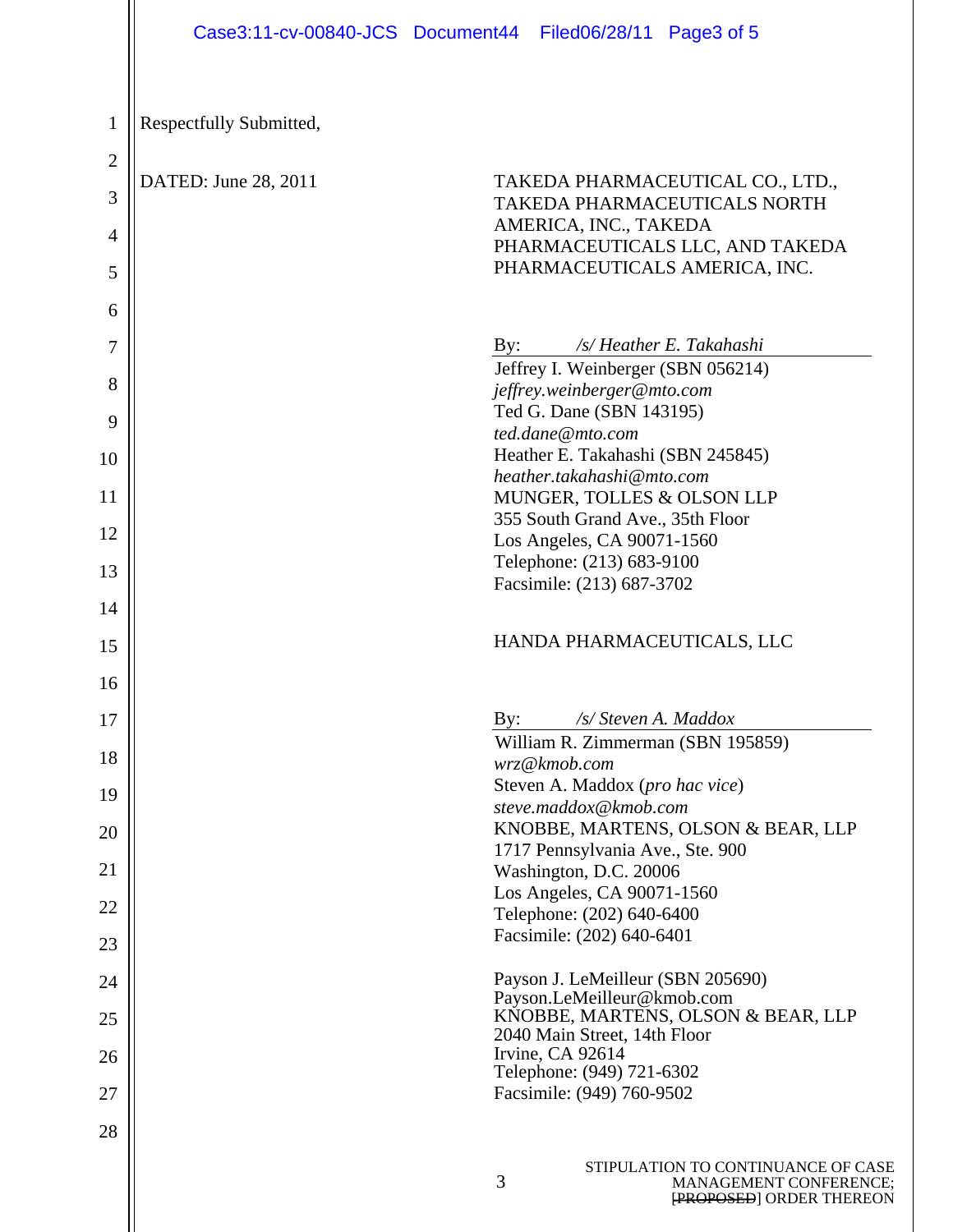|                     | Case3:11-cv-00840-JCS Document44 Filed06/28/11 Page4 of 5                                                  |  |
|---------------------|------------------------------------------------------------------------------------------------------------|--|
| 1<br>$\overline{2}$ | ANCHEN PHARMACEUTICALS, INC. AND<br>TWI PHARMACEUTICALS, INC.                                              |  |
| 3                   |                                                                                                            |  |
| 4                   | /s/ Don J. Mizerk<br>By:<br>Don J. Mizerk (SBN 208477)                                                     |  |
| 5                   | don.mizerk@huschblackwell.com                                                                              |  |
| 6                   | <b>HUSCH BLACKWELL LLP</b><br>120 S. Riverside Plaza, Suite 2200                                           |  |
| 7                   | Chicago, IL 60606<br>Telephone: (312) 655-1500                                                             |  |
| 8                   | Facsimile: (312) 655-1501                                                                                  |  |
|                     | <b>IMPAX LABORATORIES, INC.</b>                                                                            |  |
| 9                   |                                                                                                            |  |
| 10                  | /s/ Brian F. McMahon<br>By:                                                                                |  |
| 11                  | Brian F. McMahon (SBN 235373)                                                                              |  |
| 12                  | BMcMahon@mofo.com<br><b>MORRISON &amp; FOERSTER LLP</b>                                                    |  |
| 13                  | 555 W 5th St 35th Fl                                                                                       |  |
| 14                  | Los Angeles, CA 90013<br>Telephone: (213) 892-5628                                                         |  |
| 15                  | Facsimile: (213) 892-5454                                                                                  |  |
| 16                  | <b>Attorneys for Defendant</b>                                                                             |  |
| 17                  | IMPAX LABORATORIES, INC.                                                                                   |  |
| 18                  |                                                                                                            |  |
| 19                  | <b>Filer's Attestation</b>                                                                                 |  |
| 20                  | I, Heather Takahashi, am the ECF user whose identification and password are                                |  |
|                     | being used to file this STIPULATION TO CONTINUANCE OF CASE                                                 |  |
| 21                  | MANAGEMENT CONFERENCE. In compliance with General Order 45.X.B, I                                          |  |
| 22                  | hereby attest that the other above-named signatory concurs in this filing.                                 |  |
| 23                  | DATED: June 28, 2011                                                                                       |  |
| 24                  |                                                                                                            |  |
| 25                  | /s/ Heather E. Takahashi                                                                                   |  |
| 26                  |                                                                                                            |  |
| 27                  |                                                                                                            |  |
| 28                  |                                                                                                            |  |
|                     | STIPULATION TO CONTINUANCE OF CASE<br>$\overline{4}$<br>MANAGEMENT CONFERENCE;<br>[PROPOSED] ORDER THEREON |  |